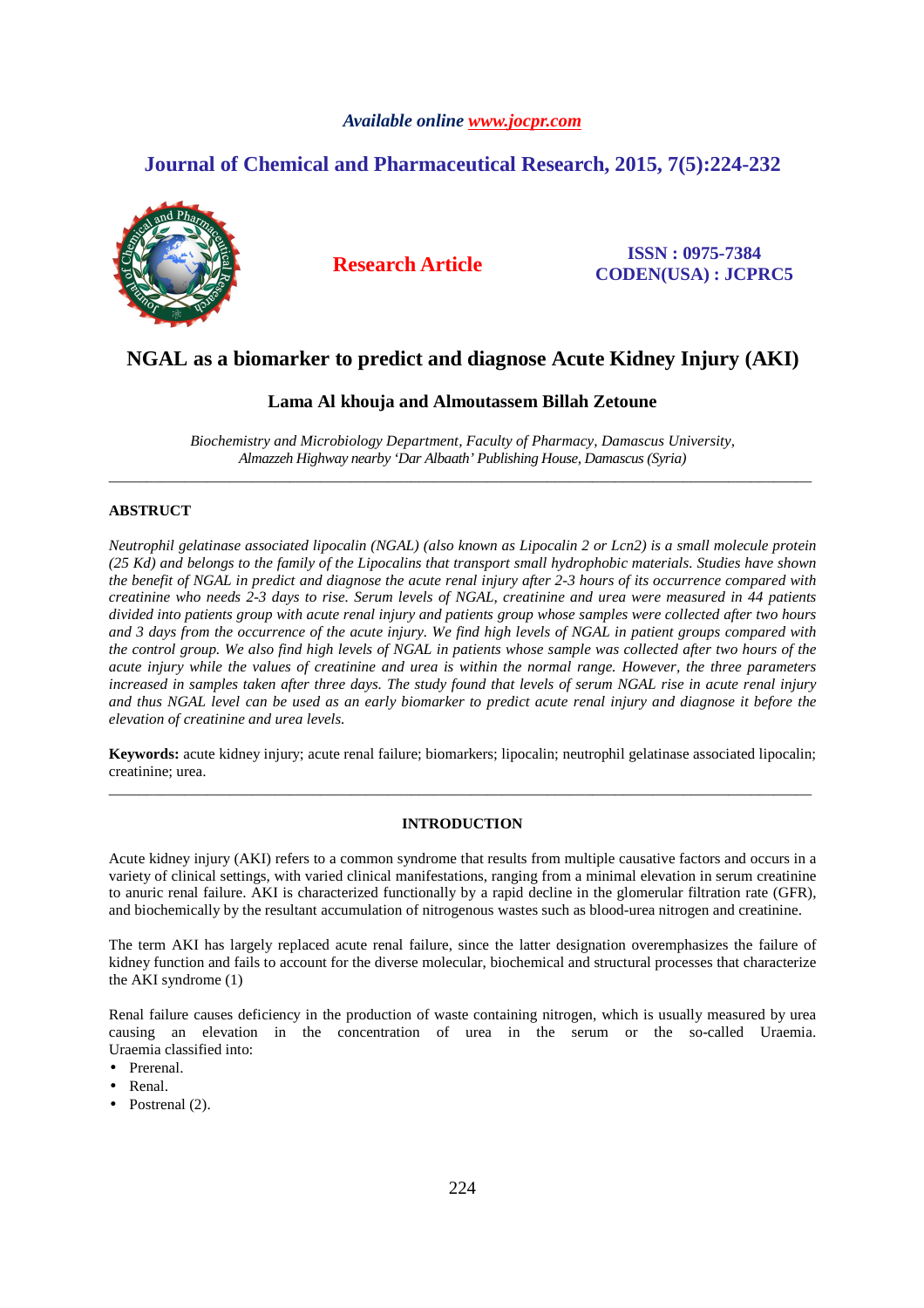In recent years, several biomarkers was developed to investigate acute renal failure quickly and specifically, one of which is the Neutrophil gelatinase associated lipocalin(NGAL) which is considered as the most important(3.4).

*\_\_\_\_\_\_\_\_\_\_\_\_\_\_\_\_\_\_\_\_\_\_\_\_\_\_\_\_\_\_\_\_\_\_\_\_\_\_\_\_\_\_\_\_\_\_\_\_\_\_\_\_\_\_\_\_\_\_\_\_\_\_\_\_\_\_\_\_\_\_\_\_\_\_\_\_\_\_*

Human NGAL was originally identified as a novel protein isolated from secondary granules of human neutrophils (5), and was subsequently demonstrated to be a 25 kDa protein covalently bound to neutrophil gelatinase (6). Mature peripheral neutrophils lack NGAL mRNA expression, and NGAL protein is synthesized at the early-myelocyte stage of granulopoies is during formation of secondary granules. NGAL mRNA is normally expressed in a variety of adult human tissues, including bone marrow, uterus, prostate, salivary gland, stomach, colon, trachea, lung, liver and kidney (7). Several of these tissues are prone to exposure to micro-organisms, and constitutively express the NGAL protein at low levels. The promoter region of the *NGAL* gene contains binding sites for a number of transcription factors, including nuclear factor (NF)-κB(7).

It is composed of 8 β-strands that form a β-barrel enclosing a calyx which binds and transports low-molecularweight substances (8).

Studies in mouse models of renal ischemia reperfusion showed NGAL production to be highly up-regulated at an early stage, and NGAL was detected in the urine within 2 hr following ischemia (9).

The physiological role of NGAL in this setting may be to decrease injury by reducing apoptosis and increasing the normal proliferation of kidney tubule cells. NGAL may also enhance delivery of iron and cause up-regulation of heme oxygenase-1, further protecting kidney tubule cells (9, 10-13). There is the intriguing possibility of using NGAL as a renoprotective agent in acute ischemic renal injury.

## **EXPERIMENTAL SECTION**

### **Acute renal injury patient group:**

The study included 39 patients(12 male+4 females) between the age ranged 33-69.

patients were divided, depending on the cause of acute renal injury, in to the following groups Figure 1:

1)acute renal injury caused by different reasons.

2)acute renal injury caused by heart reasons.

3)acute renal injury caused by dehydration and hypotension.



**Figure 1: Acute renal injury patient group** 

*acute renal injury caused by different reasons patient group:*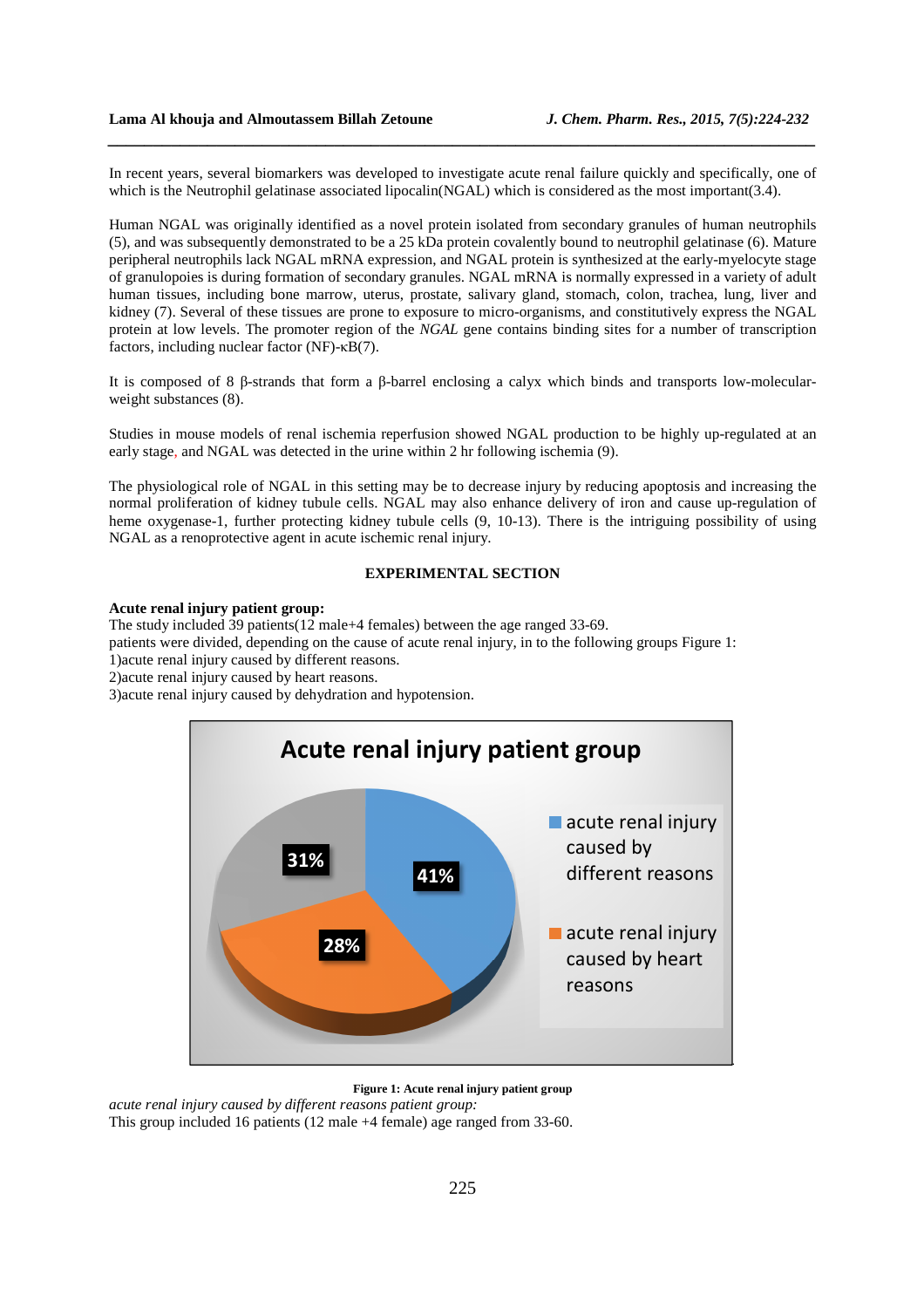patients were divided, depending on the cause of acute renal injury, in to the following groups Figure 2:

*\_\_\_\_\_\_\_\_\_\_\_\_\_\_\_\_\_\_\_\_\_\_\_\_\_\_\_\_\_\_\_\_\_\_\_\_\_\_\_\_\_\_\_\_\_\_\_\_\_\_\_\_\_\_\_\_\_\_\_\_\_\_\_\_\_\_\_\_\_\_\_\_\_\_\_\_\_\_*

- 1) acute renal injury due to a given shady substance(2 patients).
- 2) acute renal injury due to the dissolution of the muscles (3 patients).
- 3) acute renal injury due to pressure and diabetes (2 patients).
- 4) acute renal injury due to infection (2 patients).
- 5) acute renal injury due to medication (2 patients).
- 6) acute renal injury after surgery (2 patients).
- 7) Nephrose patient group(1 patient).
- 8) acute renal injury because of a kidney transplant (1 patient).



**Figure 2: acute renal injury caused by different reasons patient group** 

*acute renal injury caused by heart reasons patient group:*

This group included11patients(6 male+5 female) age ranged from 50-69, with an average age of 60.6. *acute renal injury caused by dehydration and hypotension patient group:* This group included12 patients (6 male+6 female)age ranged from 35-66.

## **patient group who were highly predicted to develop an acute renal injury for any reason:**

This group included five male patients aged between 45-55. I took samples from patients before (2 hours) and after (3 days) the elevation of serum creatinine and urea values.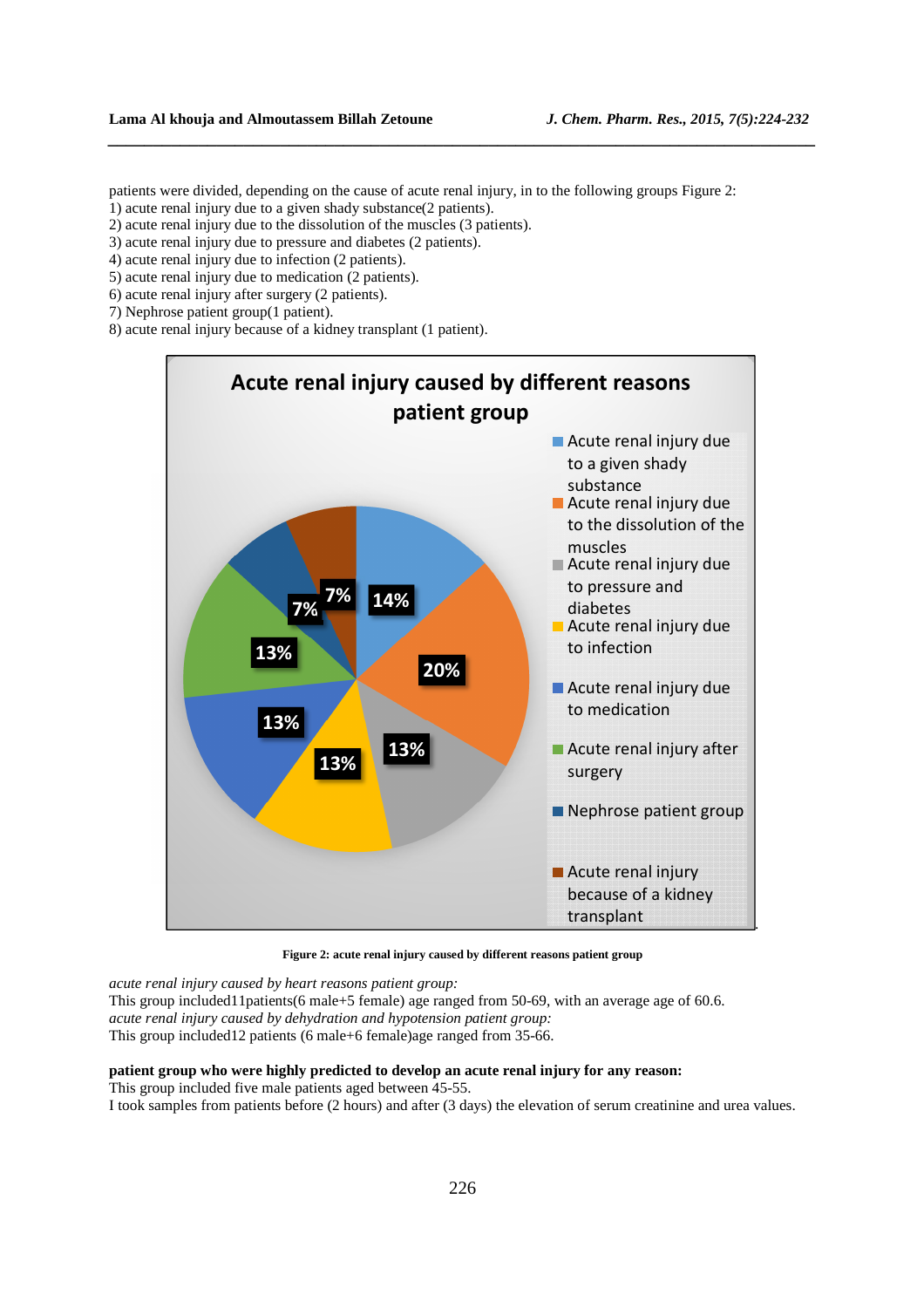#### **Control group:**

This group included 20 healthy individuals(15 male+ 5 females), who do not suffer from kidney disease, age between23-61years.

*\_\_\_\_\_\_\_\_\_\_\_\_\_\_\_\_\_\_\_\_\_\_\_\_\_\_\_\_\_\_\_\_\_\_\_\_\_\_\_\_\_\_\_\_\_\_\_\_\_\_\_\_\_\_\_\_\_\_\_\_\_\_\_\_\_\_\_\_\_\_\_\_\_\_\_\_\_\_*

the following markers assay were done:

• NGAL: using Human NGAL ELISA kit manufactured by SunRed company CAT. NO. 201-12-1720.

•creatinine: using kit manufactured by Spin react company.

•urea: using kit manufactured by Spin react company.

•Sugar: using kit manufactured by Bio System company.

Statistic analysis: We used the Excel 2007 and SPSS18 programs for statistical study. values were defined by using the mean  $\pm$  standard deviation (Standard deviation).

#### **RESULTS AND DISCUSSION**

*acute renal injury patient group:* 

Our study showed that the values of creatinine, urea and NGAL increased dramatically in each of the three causes for acute renal injury, especially for NGAL protein, it recorded the highest value in the case of cardiovascular diseases 1609ng/ml then in the case of different reasons 1556ng/ml and finally the case of dehydration and hypotension1443ng/ml and in all three cases was higher than the normal rate of the NGAL protein for the control group of 447.5ng/ml.

The average concentration of creatinine levels were relatively close between the three groups for acute renal injury, it was higher than the normal average 0.83 mg/dL. The average concentration of urea levels were the highest level in the case of acute renal injury caused by different reasons, and in the case of acute renal injury caused by dehydration and hypotension and the lowest was in the case of acute renal injury caused by cardiac causes, but all of them were also higher than normal levels of urea 24.2mg/dL Figure 3.



**Figure 3: acute renal injury patient group** 

Based on the above, we can consider that NGAL is strong indicator for acute renal injury, especially among patients with heart disease. This result agreed with the results of Damman study and his colleagues in 2008 (14) and Shrestha study and his colleagues in 2011 (15).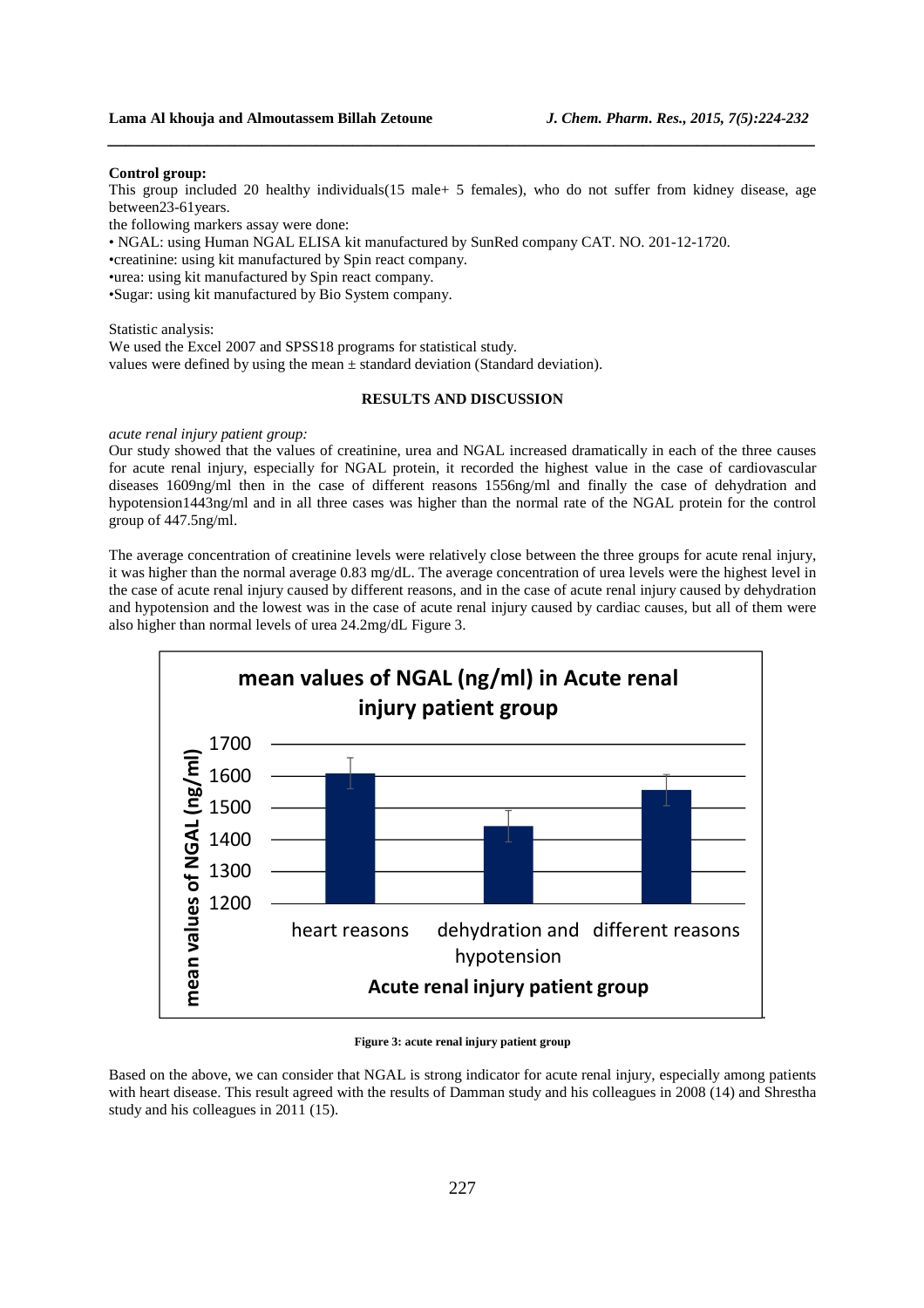#### *acute renal injury caused by different reasons:*

Our study showed that the values of creatinine, urea and NGAL elevated dramatically in all causes of acute renal injury, especially for NGAL which was very highin the case of medication therapy and In the case of shady substance. However, the glucose concentration did not record a significant increase, compared to the natural limits measured from the control group Figure 4.

*\_\_\_\_\_\_\_\_\_\_\_\_\_\_\_\_\_\_\_\_\_\_\_\_\_\_\_\_\_\_\_\_\_\_\_\_\_\_\_\_\_\_\_\_\_\_\_\_\_\_\_\_\_\_\_\_\_\_\_\_\_\_\_\_\_\_\_\_\_\_\_\_\_\_\_\_\_\_*



**Figure 4: acute renal injury caused by different reasons** 

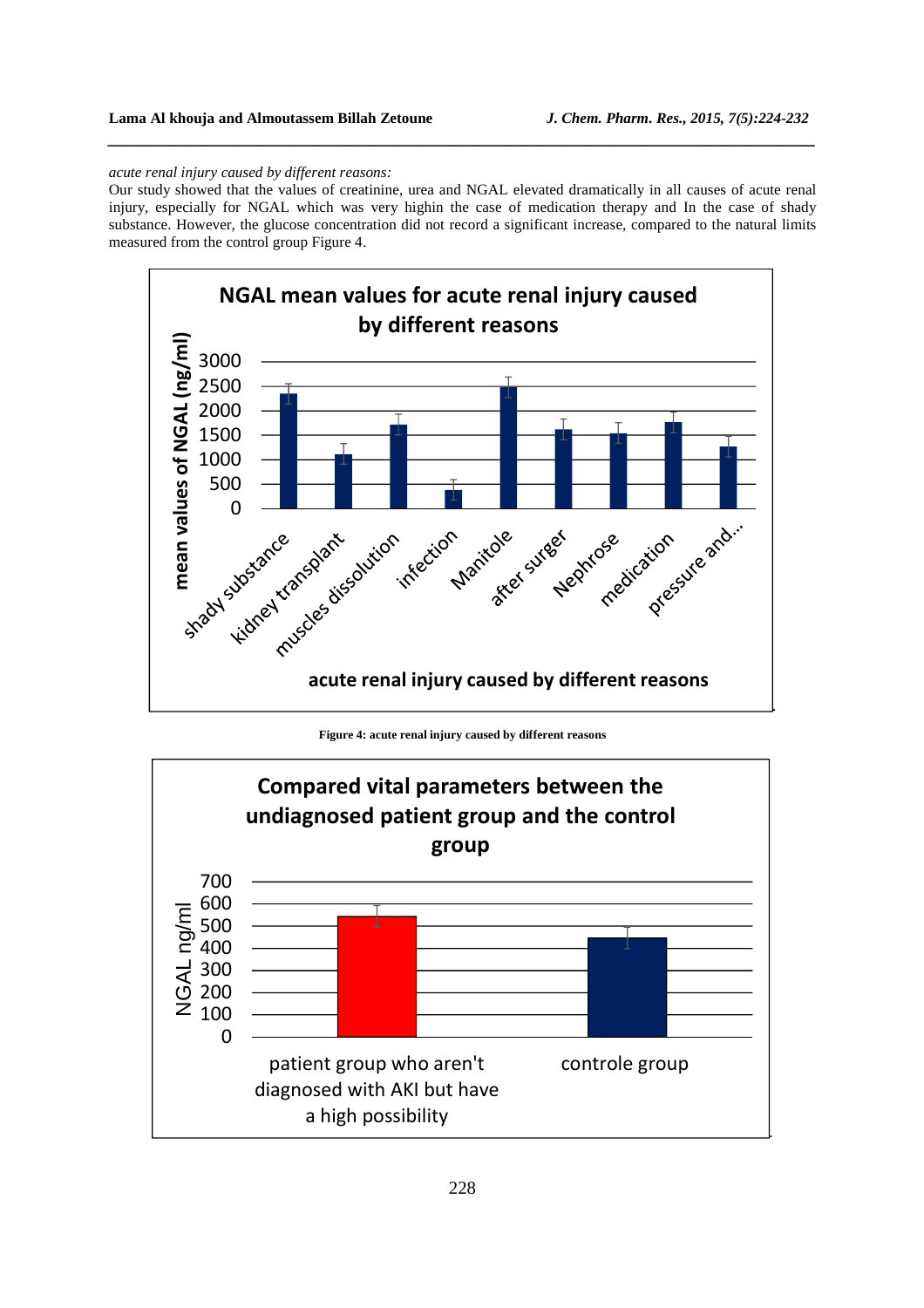

**Figure 5: before creatinine and urea levels elevation** 

The results agreed with the results of Rahman and his colleagues in 2012(16). That can be explained by the fact that drugs and shady substances cause damage for renal cells which cause the increase in the concentration of NGAL.

#### **Patient group who were highly predicted to develop an acute renal injury for any reason:**

#### *Before creatinine and urea levels elevation:*

Creatinine and urea levels were within normal limits, but we find that the NGAL protein increased significantly compared to the normal value, and that assist its role as a predictive indicator in the event of a high risk of acute renal injury Figure 5, 7.

### *After creatinine and urea levels elevation:*

Creatinine, urea and the NGAL increased dramatically more than normal values demonstrating the incidence of acute renal injury, and this confirms that the high NGAL protein level is an early biomarker to predict acute renal injury Figure 6, 7.

Our study also showed that the levels of NGAL elevated after two hours of the renal injury while creatinine and urea levels remained within normal limits, but it increased after 3 days from the occurrence of the injury and this confirms the importance of the NGAL as an early predicting biomarker for Acute renal injury, and the possibility of prevent a permanent injury in the kidney and these results agreed with Maisel study and his colleagues(17)and Dent study and his colleagues in 2007(18).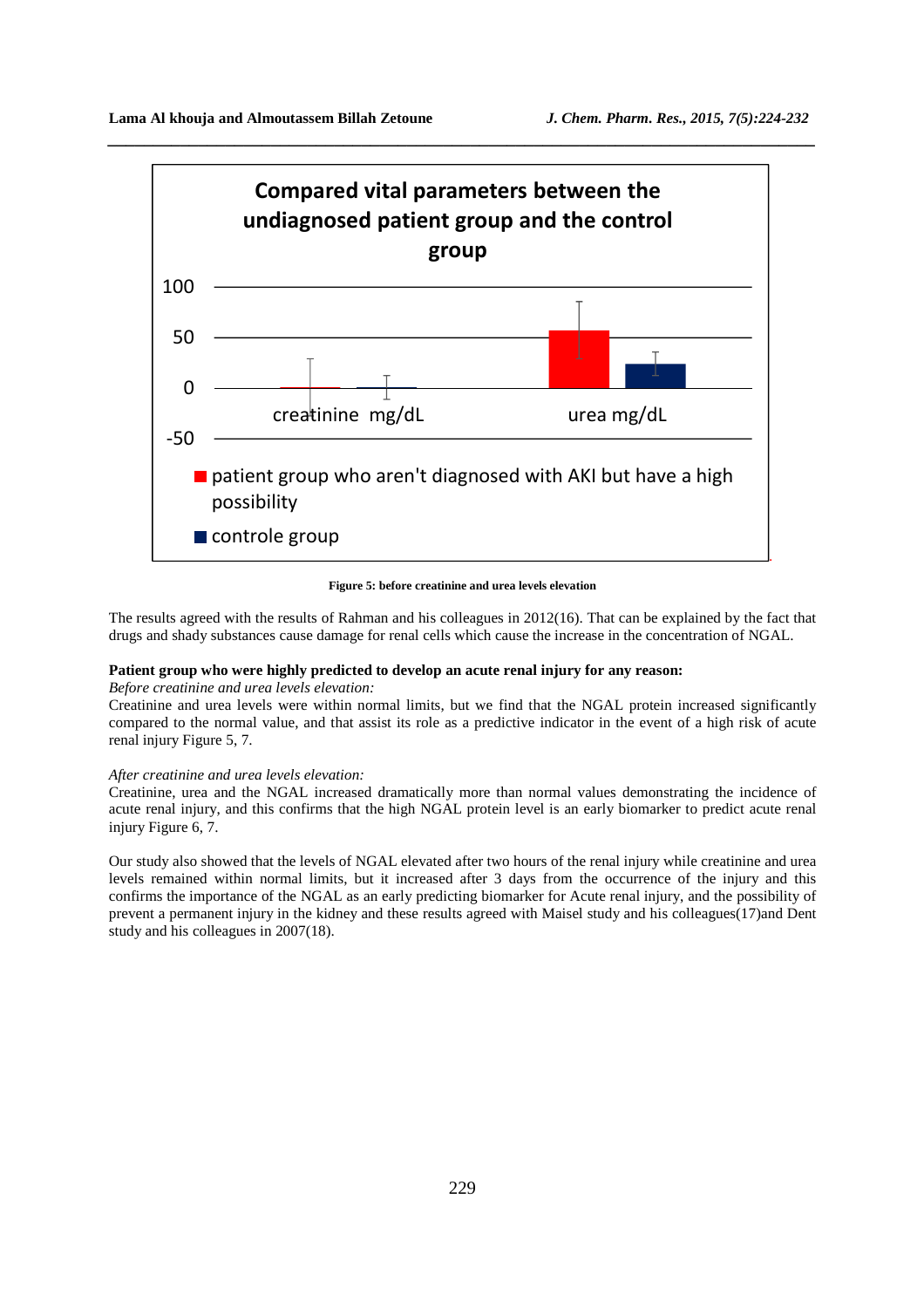

**Figure 6: After creatinine and urea levels elevation**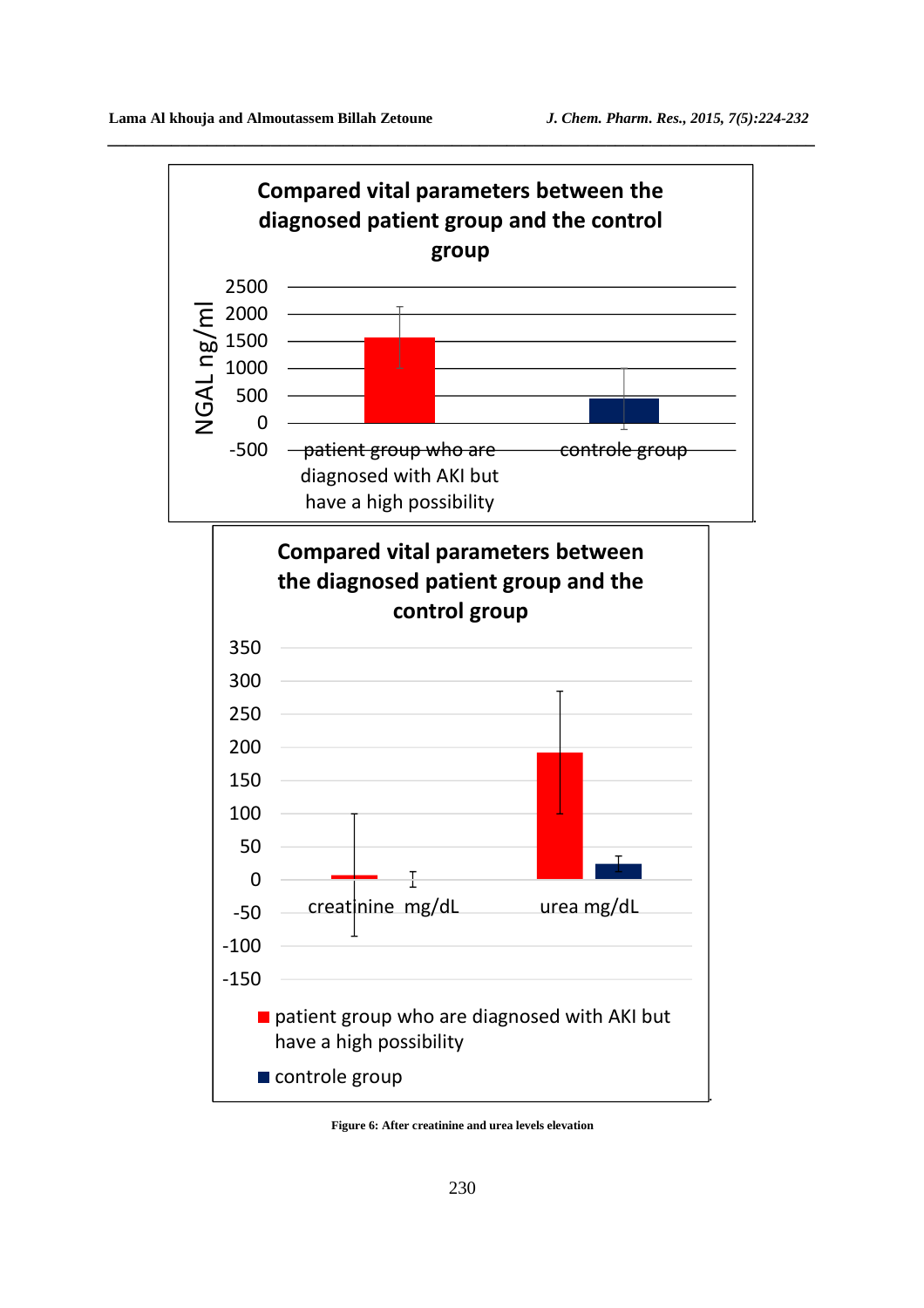

*\_\_\_\_\_\_\_\_\_\_\_\_\_\_\_\_\_\_\_\_\_\_\_\_\_\_\_\_\_\_\_\_\_\_\_\_\_\_\_\_\_\_\_\_\_\_\_\_\_\_\_\_\_\_\_\_\_\_\_\_\_\_\_\_\_\_\_\_\_\_\_\_\_\_\_\_\_\_*

**Figure 7: the relationship between the parameters and time** 

#### **CONCLUSION**

We find high levels of NGAL in patient groups compared with the control group. We also find high levels of NGAL in patients whose sample was collected after two hours of the acute injury while the values of creatinine and urea is within the normal range. However, the three parameters increased in samples taken after three days.

We advised to use the NGAL assay in the diagnosis of acute renal injury, and prediction of acute renal injury as its serum levels elevate before creatinine and urea elevation, and thus avoid serious complications that may cause permanent kidney damage and kill the patient.

#### **Acknowledgements**

Authors are thankful for the financial support provided by entitled "Study of NGAL levels to predict Acute Kidney Injury (AKI) in Syrian people".

#### **REFERENCES**

[1] Murray PT, Devarajan P, Level AS, et al. *Clin J Am SocNephrol.,***2008**, 3, 864–868. Novel approach to clinical staging of acute kidney injury (AKI). [PubMed: 18287251]

[2] Kumar P, Clark M. Renal disease. Clinical Medicine, 6<sup>th</sup> Ed, Saunders Elsevier, 2005, 659-665.

[3] Devarajan P. *SeminNephrol,***2007**, 27, 637–651.

[4] Devarajan P, Parikh C, Barasch J. *N Engl J Med*,**2008**, 358(3), 312.

[5] Xu SY, Carlson M, Engström A, Garcia R, Peterson CG, Venge P. *Scand J Clin Lab Invest,***1994**, 54(5), 365– 376.

[6] Kjeldsen L, Johnsen AH, Sengeløv H, Borregaard N. *J BiolChem*, **1993**, 286, 10425–10432.

[7] Cowland JB, Borregaard N. *Genomics,***1997**, 45, 17–23.